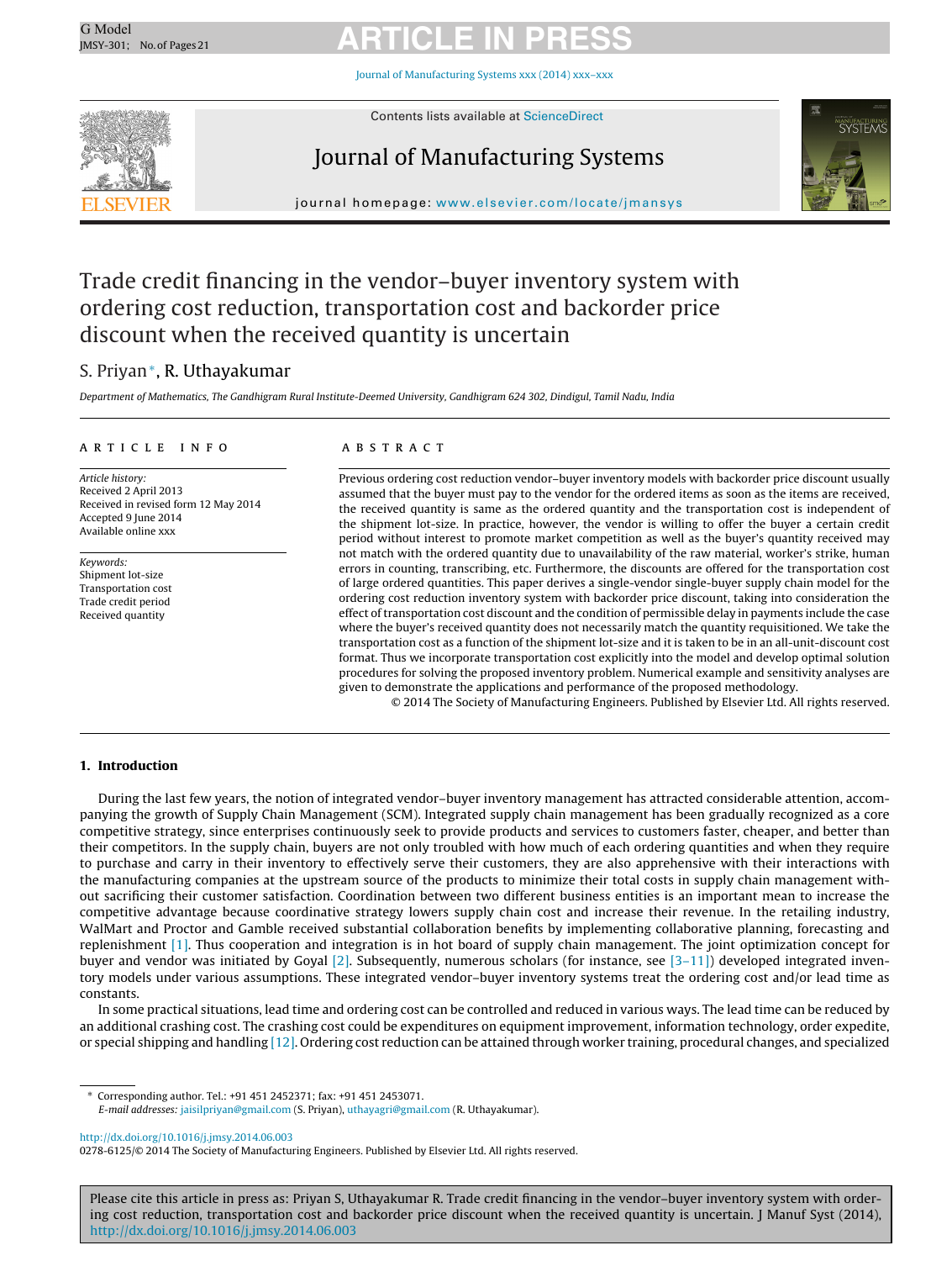## G Model G Model **ARTICLE IN PRESS**

#### 2 S. Priyan, R. Uthayakumar / Journal of Manufacturing Systems xxx (2014) xxx–xxx

equipment acquisition. Through the Japanese experience of using Just In Time (JIT) production, the advantages associated with efforts to reduce the order cost can be clearly perceived. It has been a trend by shortening the lead time and reducing ordering cost; we can lower the safety stock, reduce the stockout loss, and improve the service level to the customer so as to increase the competitive edge in business. Thus controllable lead time and ordering cost reduction are keys to business success and have attracted extensive research attention. Porteus [\[13\]](#page--1-0) first developed a framework of setup cost reduction on the classical Economic Order Quantity (EOQ) model where he introduced the investment cost function for controlling setup cost. Then, Ouyang et al. [\[14\]](#page--1-0) investigated the influence of ordering cost reduction on modified continuous review inventory systems involving variable lead time with partial backorders. Annadurai and Uthayakumar [\[15\]](#page--1-0) addressed ordering cost reduction in probabilistic inventory model with controllable lead time and a service level. Woo et al. [\[16\]](#page--1-0) developed an integrated inventory model for a single vendor and multiple buyers with ordering cost reduction. Zhang [\[17\]](#page--1-0) extended Woo et al.'s [\[16\]](#page--1-0) model by relaxing the assumption that the cycle times for all buyers and the vendor are the same. Later, some researchers (for instance, see [\[18–20\]\)](#page--1-0) extended the study of integrated inventory model with controllable lead time and ordering/or setup cost reduction under various assumptions.

On the other hand, in the real market, as unsatisfied demands occur, we can often observe that some customers may prefer their demands to be backordered, and some may refuse the backorder case. When a shortage occurs, many factors may affect the customers' willingness of accepting backorders. Moreover, there is a potential factor that may motivate the customers' desire for backorders. The factor is an offering of a backorder price discount from the buyer (see  $[21-24]$ ). In general, provided that a supplier could offer a backorder price discount on the stockout item by negotiation to secure more backorders, it may make the customers more willing to wait for the desired items. In other words, the bigger the backorder price discount, the bigger the advantage to the customers, and hence, a larger number of backorder rate may result. This phenomenon reveals that, as unsatisfied demands occur during the stockout period, how to find an optimal backorder rate through controlling a backorder price discount from a buyer to minimize the relevant inventory total cost is a decision-making problem worth discussing.

In recent years, supply chain management in the context of backorder price discount and ordering cost reduction has drawn a lot of attention from researchers (see Lee et al.[\[25\]](#page--1-0) and Huang [\[26\]\).](#page--1-0) So far,the literature on this type of system is mostly limited to single echelons. Only one paper available in literature on multi-echelon systems with backorder price discount and ordering cost reduction. Namely, Lin [\[27\]](#page--1-0) addressed an integrated vendor-buyer inventory model with backorder price discount and effective investment to reduce ordering cost. He base his analyses on simplified assumptions such as the buyer must pay to the vendor for the ordered items as soon as the items are received, the buyer receives the same order which he has replenished and the transportation cost is independent of the shipment lot-size. However, today's research is interested in focusing on supply chain models under permissible delay in payment (trade credit), uncertain received quantity and transportation cost discount which have real life applications.

In today's highly competitive business environment, entrepreneurs are increasingly using trade credit policy to attract customers. Therefore, trade credit plays an important role in modern business operation. Vendors offer trade credit period to buyers to encourage sales, promote market share, and reduce on-hand stock levels. During the period, the buyer does not charge any interest and can earn interest by depositing the generated sales revenue into an interest bearing account meanwhile vendors lose the interest earned during the same time. However, if the payment is not paid in full by the end of the permissible delay period, then vendors charge buyers an interest on the outstanding amount. The permissible delay in payment produces two benefits to the vendor: (i) it attracts new buyers who consider it to be a type of price reduction, and (ii) it may be applied as an alternative to price discount because it does not provoke competitors to reduce their prices and thus introduce lasting price reductions [\[28\].](#page--1-0) On the other hand, the policy of granting credit terms adds not only an additional cost but also an additional dimension of default risk to the vendor. Several articles discussing this topic have appeared in the literatures that investigate inventory problems under varying conditions. For instance, Goyal [\[29\]](#page--1-0) first developed the EOQ inventory model under the condition of trade credit. Aggarwal and Jaggi [\[30\]](#page--1-0) extended Goyal's [\[29\]](#page--1-0) model to deteriorating items. Jamal et al. [\[31\]](#page--1-0) further generalized Goyal's [\[29\]](#page--1-0) model to allow for shortages. Wu [\[32\]](#page--1-0) addressed a continuous review  $(Q, r)$  inventory policy under permissible delay in payments. Chang  $[33]$  explored the  $(Q, r)$  inventory policy and the investment strategy for ordering cost reduction under permissible delay in payments. Later, Jaber and Osman [\[34\]](#page--1-0) developed a two-level supply chain system in which the retailer's trade credit offered by the supplier is considered as a decision variable in order to coordinate the order quantity between the two levels. Luo [\[35\]](#page--1-0) treated a single-vendor single-buyer supply chain for a single product, and a model to study and analyze the benefit of coordinating supply chain inventories through the use of credit period is proposed. Sarkar et al. [\[36\]](#page--1-0) addressed an integrated inventory model for defective products with variable lead time and permissible delay in payments. Huang [\[37\]](#page--1-0) investigated an integrated inventory model under conditions of order processing cost reduction and permissible delay in payments. Recently, Uthayakumar and Priyan [\[20\]](#page--1-0) developed two-echelon continuous review inventory model with permissible delay in payments, controllable setup cost and lead time under service level constraint. In addition, reviews of literature on inventory systems with trade credit are available in Seifert et al. [\[38\]](#page--1-0)

In practice, the quantity received may not match with the quantity ordered due to unavailability of the raw material, rejection during inspection, worker's strike, electricity failure, human errors in counting, transcribing, etc. an example would be one individual recording a seven on an order form, with a second person interpreting it as a 9 (for more see Silver [\[39\]\).](#page--1-0) Supply chain risk uncertainty can create severe repercussions, thus it is not surprising that research interest in supply chain uncertainty has been growing. Whereas extant inquiry is instructive, there is a lack of investigations that core on supply chain investment decisions when facing high levels of risk uncertainty. Given the prospective dollar value involved in these decisions, an understanding of how these supply chain decisions are made is of significant hypothetical and practical importance. To the extent that uncertainty surrounds a decision, managers prefer to postpone major investments while maintaining the potential to exercise the option by moving more boldly at some future point. In recent years, researchers have used real options to analyze firms' investments in areas such as research and development, knowledge, and technology. Silver [\[39\]](#page--1-0) established an EOQ model when quantity received in the buyer's inventory is uncertain and is a random variable with a specified mean and variance. Kalro and Gohil [\[40\]](#page--1-0) extended Silver's [\[39\]](#page--1-0) model by allowing shortages. Noori and Keller [\[41\]](#page--1-0) gave a stochastic model when the quantity received is uncertain. Wu  $[42]$  developed a continuous review inventory model with variable lead time and the received quantity is uncertain. Unlike above models, an integrated strategy is discussed by Shah and Gor  $[43]$  for both vendor and buyer when the input is random. They numerically showed that the cooperative approach is beneficial to reduce the cost when compared with an independent decision by both the parties.

Please cite this article in press as: Priyan S, Uthayakumar R. Trade credit financing in the vendor–buyer inventory system with ordering cost reduction, transportation cost and backorder price discount when the received quantity is uncertain. J Manuf Syst (2014), [http://dx.doi.org/10.1016/j.jmsy.2014.06.003](dx.doi.org/10.1016/j.jmsy.2014.06.003)